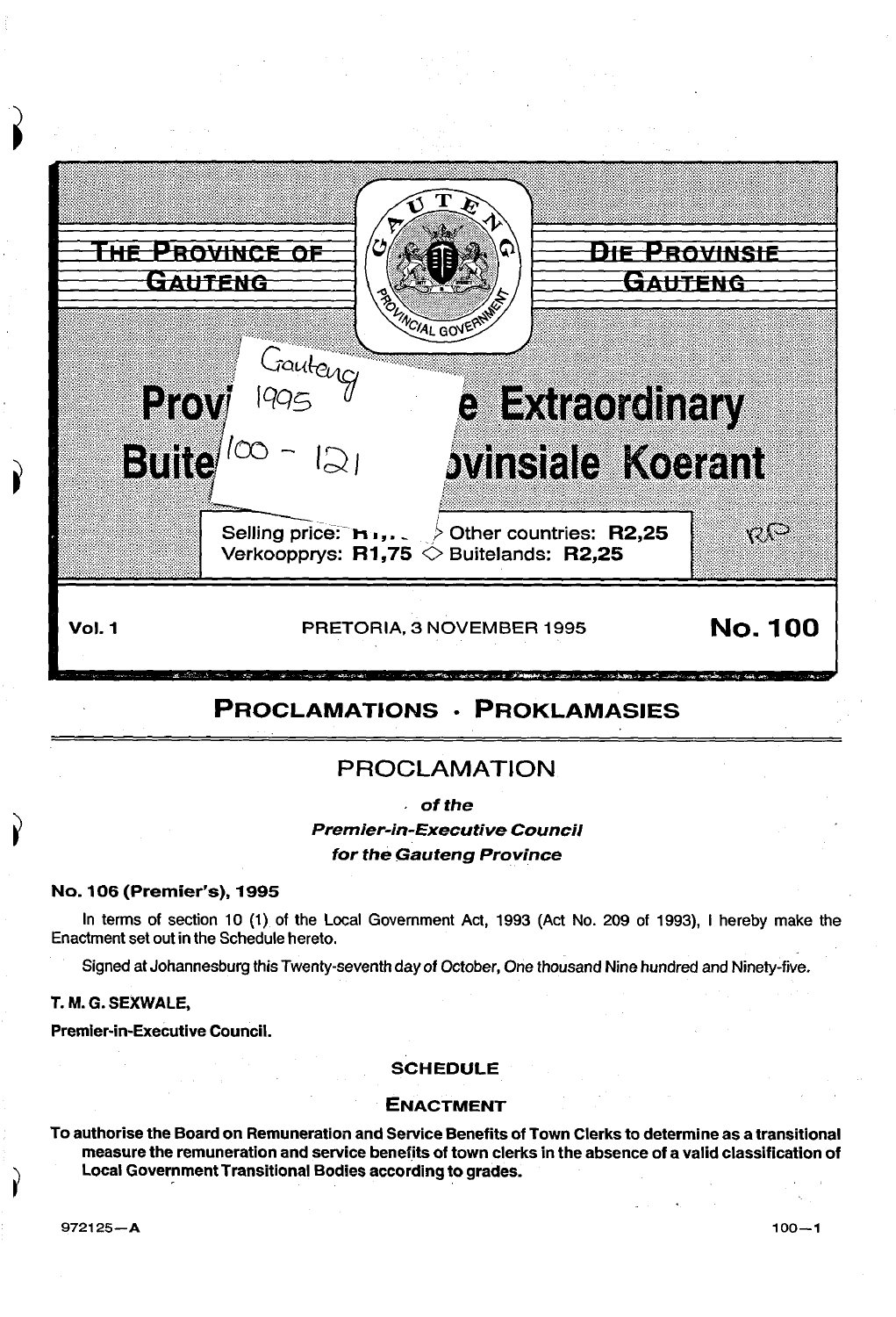# **Definitions**

1. In this Enactment, unless the context otherwise indicates, "principal Act" means the Remuneration of • Town Clerks Act, 1984 (Act No. 115 of 1984), and any word or expression to which a meaning has been assigned in <sup>~</sup> the principal Act shall, unless the context indicates otherwise, have the meaning so assigned thereto.

#### Application of the principal Act

2. The principal Act shall be applicable to any local government body, transitional council or transitional metropolitan substructure referred to in section 16 of the Local Government Transitional Act, 1993 (Act No. 209 of 1993), in the Province of Gauteng.

## Determination by board

3. (1) Notwithstanding the provisions of section 8 of the principal Act, the board may make a determination referred to in sections 9, 1 0 and 11 of the principal Act.

(2) A determination contemplated in subsection (1) shall be made having regard to the classification referred to in section 8 of the principal Act, of the local authorities from which a transitional council or transitional metropolitan substructure have been established.

## Short title

5. This Enactment shall be called the Determination of Remuneration and Service Benefits of Town 4 Clerks Eriactment, 1995.

# PROKLAMASIE

# van die

#### Premier-in-Uitvoerende Raad

#### vir die Gauteng-provinsie

#### No.106 {Premiers-), 1995

In terme van artikel 10 (1) van die Oorgangswet op Plaaslike Regering, 1993 (Wet No. 209 van 1993), vaardig ek hierby die Maatreël in die Bylae uit.

Geteken te Johannesburg, op hede 'die Sewe-en-twintigste dag van Oktober Eenduisend Negehonderd Vyf-en-negentig.

# T. M.G. SEXWALE,

# Premier-in-Uitvoerende Raad.

# BYLAE

# **MAATREËL**

Om die Raad op Besoldiging en Diensvoordele van Stadsklerke te magtig om as 'n oorgangsmaatreël die besoldiging en diensvoordele van stadsklerke vas te stel in die afwesigheid van 'n geldige indeling van Plaaslike Regeringsoorgangstrukture volgens grade.

#### Woordomskrywing

1. In hierdie Maatreël, tensy die samehang anders blyk, beteken "Hoofwet" die Wet op Besoldiging van Stadsklerke, 1984 (Wet No. 115 van 1984), en het 'n woord of uitdrukking waaraan 'n betekenis in die Hoofwet geheg is, tensy uit die samehang anders blyk, die betekenis aldus daaraan geheg.

#### Toepassing van die Hoofwet

2. Die Hoofwet sal van toepassing wees op enige plaaslike owerheidsliggaam, oorgangsraad of metropolitaanse oorgangsubstruktuur na verwys in artikel 16 van die Oorgangswet op Plaaslike Regering, 1993 (Wet No. 209 van 1993), in die provinsie Gauteng.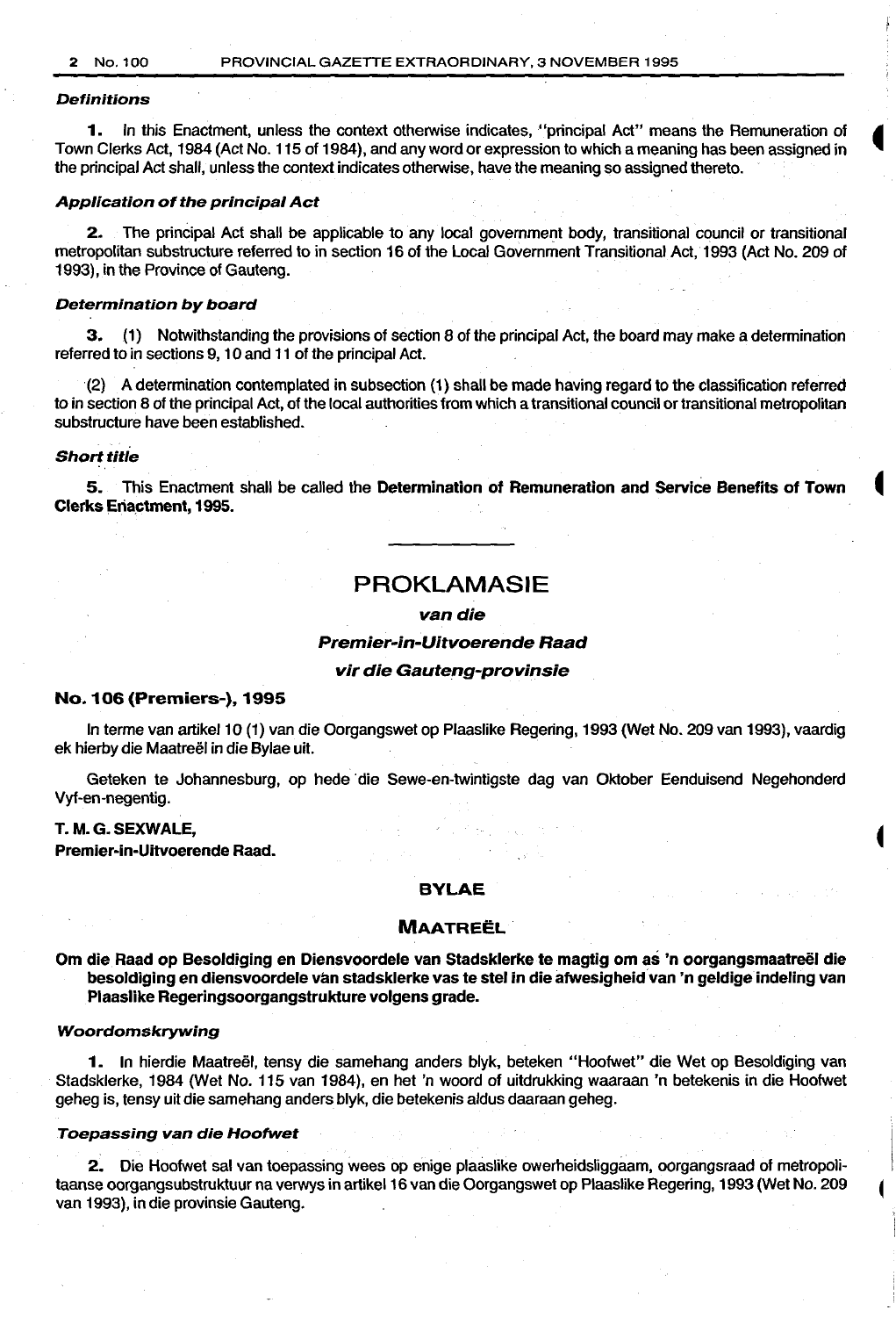## Vasstelling deur die raad

3. (1) Ongeag die bepalings van artikel 8 van die Hoofwet, kan die Raad 'n vasstelling maak soos in artikels 9, 10 en 11 van die Hoofwet na verwys.

(2) 'n Vasstelling beoog in subartikel (1) sal gedoen word met in agneming van die klassifikasie in artikel8 van die Hoofwet na verwys, van die plaaslike besture waarvan 'n oorgangsraad of 'n metropolitaanse oorgangsubstruktuur saamgestel is.

#### **Kort titel**

5. Hierdie Maatreël heet die Maatreël op die Vasstelling van Besoldiging en Diensvoordele van Stadsklerke, 1995.

# PROCLAMATION

#### No.107 (Premier's), 1995

# LOCAL GOVERNMENT TRANSITION ELECTION REGULATIONS, 1994: APPOINTMENT OF ELECTORAL TRIBUNALS AND ELECTORAL APPEAL TRIBUNAL

Under section 10 of the Local Government Transition Act, 1993 (Act No. 209 of 1993), I hereby with the concurrence of the Provincial Committee for Local Government, make the Enactment in the Schedule.

Given under my Hand at Johannesburg this Second day of November, One thousand Nine hundred and Ninety-five.

## T. M.G. SEXWALE,

#### Premier-in Executive Council.

Date: 2 November 1995.

## SCHEDULE

## 1. ELECTORAL TRIBUNALS

The person whose name appears in Column A is hereby appointed as a member of the Electoral Tribunal for the jurisdiction area mentioned in Column B:

#### COLUMNA COLUMNA

| Mr E. C. Butler | Greater Pretoria Transitional Metropolitan Council,<br>Crocodile River Transitional Council.<br><b>Pienaarsriver Transitional Council.</b><br><b>Bronkhorstspruit Transitional Local Council,</b><br>Elandsriver Transitional Council,<br>Hammanskraal Local Area Committee,<br>Cullinan Transitional Local Council, and<br><b>Bronberg Transitional Council.</b>                    |
|-----------------|--------------------------------------------------------------------------------------------------------------------------------------------------------------------------------------------------------------------------------------------------------------------------------------------------------------------------------------------------------------------------------------|
| Mr V.A. Wadee   | Magaliesberg Transitional Council,<br>Magaliesberg Local Area Council,<br><b>Krugersdorp Transitional Local Council,</b><br>Randfontein Transitional Local Council,<br><b>Gatsrand Transitional Council.</b><br>Westonaria Transitional Local Council,<br>Carletonville Transitional Local Council,<br>Vaal River Transitional Local Council, and<br>Vaaloewer Local Area Committee. |
| Ms N. Pandja    | Greater Johannesburg Transitional Metropolitan Council.                                                                                                                                                                                                                                                                                                                              |